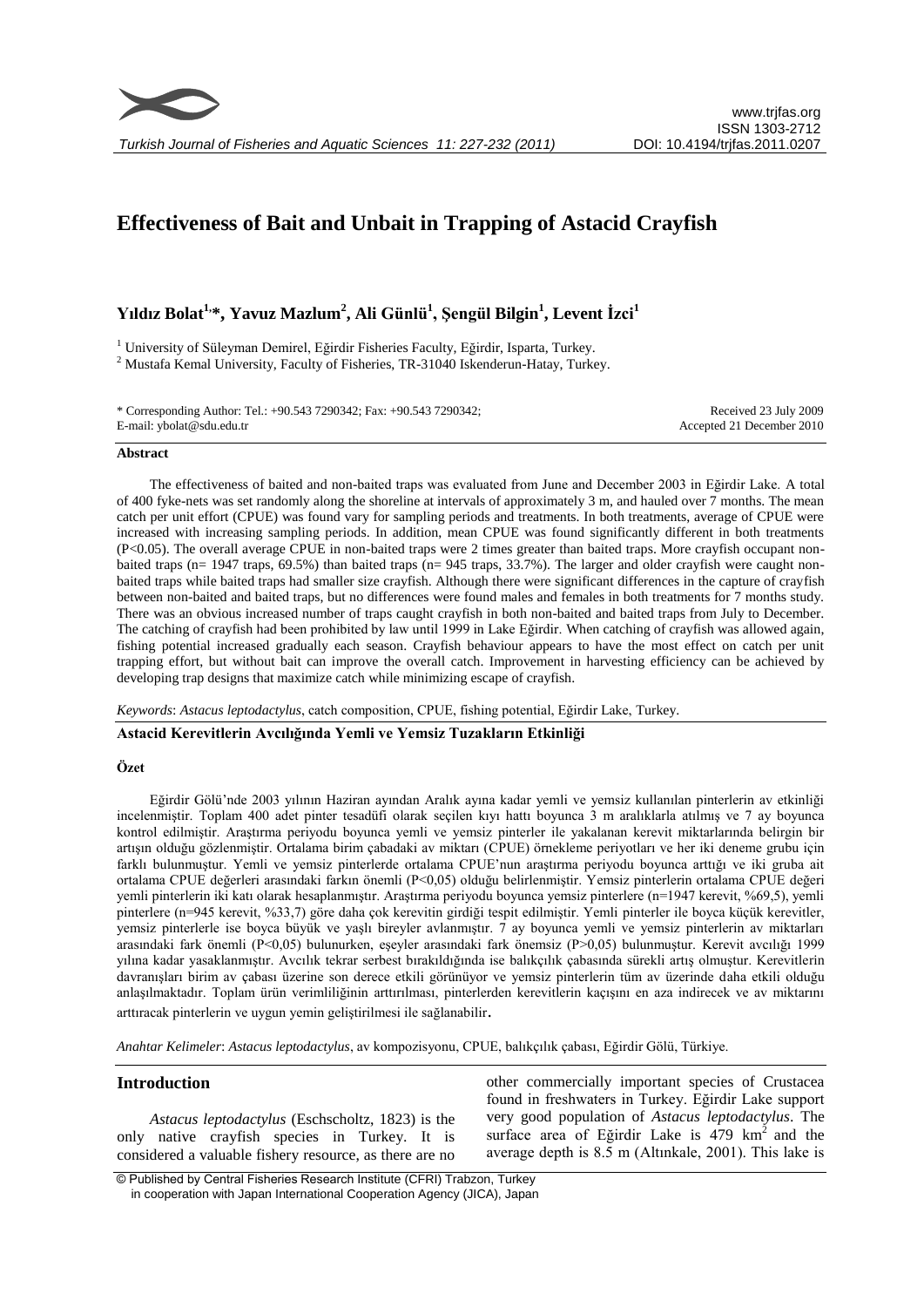inhabited by 13 species of fish, including carp, *Cyprinus carpio* (Linnaeus, 1758), and pike perch *Stizostedion lucioperca* (Linnaeus, 1758), which are economically important (Bolat, 2001). In addition, *Potamogeton*, *Myrophyllum*, *Ranunculus*, *Sagittaria*, *Phragmites* and *Chara* sp. are the most common aquatic macrophytes (Kesici, 1997) that are important food and shelter for crayfish in this lake.

The Eğirdir Lake is the main crayfish source, and also support Turkey's natural crayfish production. Approximately 2000 tonnes of *A. leptodactylus* were harvested from Eğirdir Lake between 1976 and 1984. Until 1984, freshwater crayfish played an important role as a high quality live export product, but after 1986, crayfish production declined dramatically in most lakes and dam reservoirs from 5000 tonnes to 200 tonnes. Hence, *A. leptodactylus* harvesting was forbidden between 1987 and 1999 in the lake because of the crayfish plaque *Aphanomyces astaci,* (Schikora, 1903), pollution, overfishing, and agricultural irrigation (Baran *et al*., 1987; Oray, 1990; Bolat, 2001; Harlıoğlu *et al*. 2004). Although the plague is still observed in some lakes in Turkey, there has been an increase in the amount of *A. leptodactylus* harvested from the wild (Diler and Bolat, 2001). The legal catching period is regulated by the government. Fishing is permitted from 15 June onward, and ends on 1 November in the lake. Crayfish has been heavily exploited for nine years in Eğirdir Lake. The harvest (tonnes) was 128 in 1999, 358 in 2000, 797 in 2001, 274 in 2002, 581 in 2003, 397 in 2004, 114 in 2005, 34 in 2006, and 14 in 2007.

The reproductive cycle of *A. leptodactylus* can be described as follows: the breeding season begins with the decline in water temperature in the fall. Mating occurs during October and November when water temperature is 7-12°C and egg-laying takes place 4-6 weeks later, when the water temperature is 6-11°C. Therefore, crayfish catching is forbidden during the reproductive season.

The most frequently employed method and perhaps most criticized methods of capturing crayfish has been traps. Comparisons of different types of traps indicate a high variability in trap efficiency (Bean and Huner, 1978), due in part to escape of captured animals. Different kind of materials such as fish, chicken, pet food, liver, and artificial baits are used for catching crayfish. Traditionally, natural baits were exclusively used and included fresh or freshfrozen fishes (Huner and Barr, 1991). Use of fish as bait has several disadvantages. Fish must be stored, usually frozen, and then thawed and cut. Fishes are also seasonal in supply and produce foul odors. Additionally, old bait must be removed from the traps daily and discarded.

Several factors bias trap catches, such as trap type and mesh size (Stuecheli, 1991; Qvenild and Skurdal, 1989), bottom substrate (Flint and Goldman, 1977), temperature, lunar cycles (Somers and Stechey, 1986) and the presence of various predator

fishes and other crayfish species (Somers and Green, 1993), bait type (Somers and Stechey, 1986; Kutka *et al*., 1992) and stage, i.e. fresh, frozen. In addition, different bait types have been shown to select for size, sex and crayfish species (Somers and Stechey, 1986; Kutka *et al*., 1992).

Fishing crayfish was done in Turkey with a fyke-net, which is a cylindrical trap with two funnel entrances, i.e., double funnels at each end, until the beginning of the 1980s. When the crayfish enter the hoop net and pass a funnel, they cannot go back. It is necessary to use bait to catch crayfish with this trap type, if bait is not put in these traps, crayfish do not enter into them. Later, one-entrance traps were used in increasing numbers (Furst, 1988). This type of traps are generally called as fyke-nets. Fyke-nets are widely used for catching crayfish in inland water resources across the world. Fyke-nets have been used by fishermen with different baits such as bread, potato, apple, prussian carp *Carassius auratus gibelio*  (Bloch, 1782), sugar beet, water melon, tomato etc. (Balık *et al*., 2003) The yield of crayfish in Eğirdir Lake had represented approximately 30% of total annual harvest in Turkey. Crayfish catching was allowed again in 1999 due to an observed improvement in population structure. Therefore, the crayfish population should be observed and managed responsibly, to characterize a sustainable fishery of the species and to determine the maximum sustainable yield. CPUE data is a suitable method for observing of crayfish population. Although strictly forbidden to use bait in traps, the traps will become attractive to use of bait or appropriate bait in order to obtain maximum harvest from catchable yield.

The objective of this study was to determine trap efficiency especially for fyke-nets by using with and without bait throughout the legal season for seven months.

#### **Materials and Methods**

The test fishing was conducted between June and December 2003 in Eğirdir Lake. A total of 400 fyke-nets was set randomly along the shoreline at intervals of approximately 3 m, and at 4 to 7 m depths, for each sampling session. The nets were set in the late afternoon in each study area, and were visited the next day, because *A. leptodactylus* is active at night and often hides in a shelter in the day (Bolat, 2001) or after 7 days, depending on weather conditions. Crayfish were sampled monthly using fyke-nets of 34 mm mesh size. The nets baited with prussian carp, *Carassius auratus gibelio* (Bloch, 1782) and without bait. The fish were, as a common procedure, frozen and thawed before being used as bait. The fyke-nets were commercial and traditional traps for this region. After collecting all nets, the nets were returned to the same place. The nets have never been used on other lakes, because of risk of crayfish plague transmission.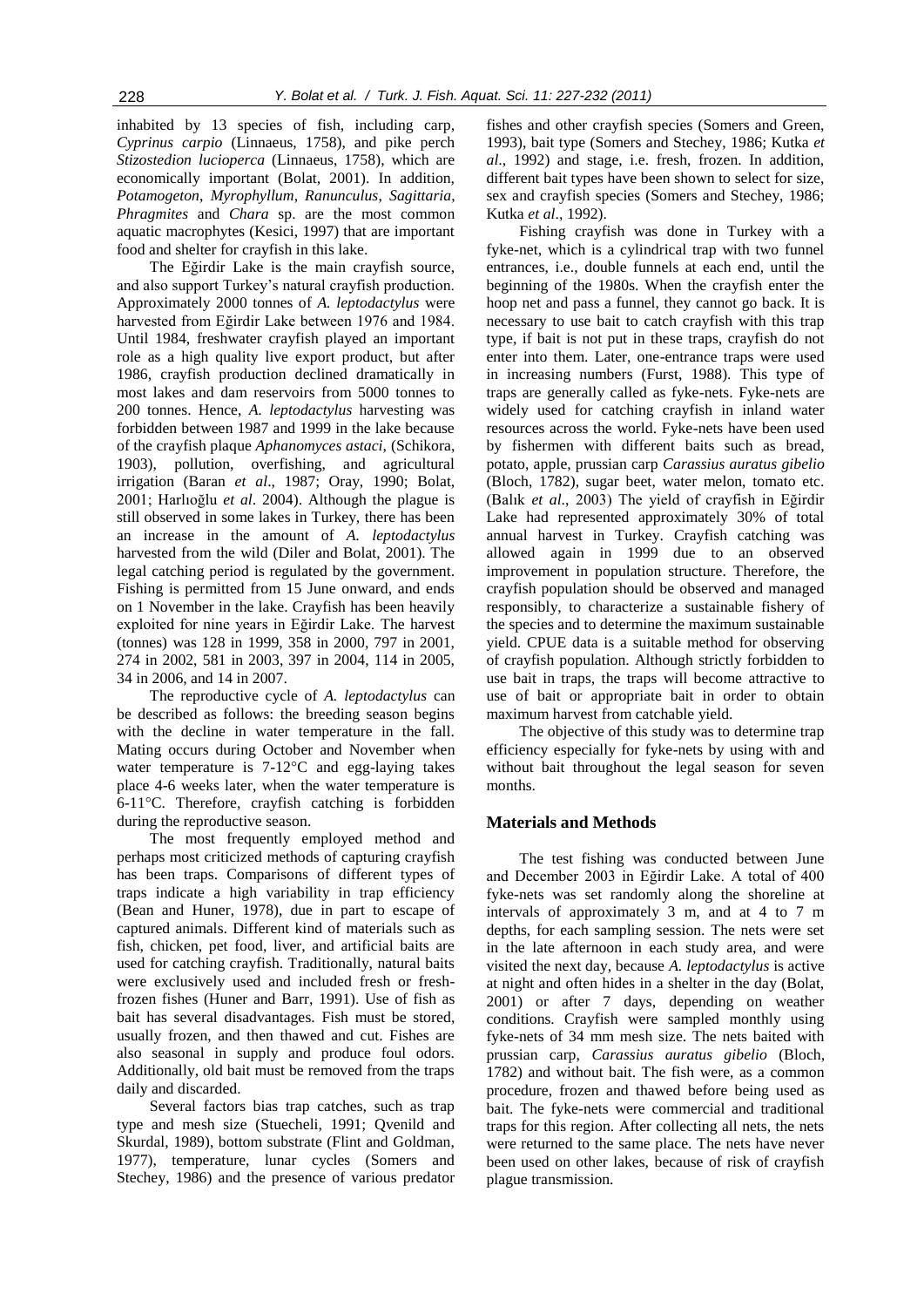Water quality was monitored at least once a month, with the exception of temperature  $({}^{\circ}C)$ , dissolved oxygen (mg/L), and pH, which were measured two times a day with a model 55 YSI oxygen meter (Yellow Springs Instruments Company, Ohio). Calcium content  $(Ca^{+2} mg/L)$ , and hardness  $(CaCO<sub>3</sub> mg/L)$  were checked monthly for this lake. Calcium content was analyzed by EDTA titration method.

The crayfish was weighed (WWT) to the nearest 0.01g. After each collection, total length (TL mm) of crayfish (from tip of rostrum to tip of telson) was measured to nearest millimeter. Measurements were made with Vernier callipers.

Catch per unit effort (CPUE) by dividing the number of crayfish to trap number and catch efficiency by dividing number of traps to be occupied by crayfish to total trap number was calculated as follows for each harvest:

CPUE= Σ  $N_c / \Sigma N_{fn}$ 

where  $\Sigma$  C<sub>n</sub> is the sum of number of crayfish in harvest and  $\Sigma$  Nf<sub>n</sub> is the sum of fyke-net set during the study.

The difference between the rates of catchability was tested with chi-square and student-t test was used to compare with bait and non-bait groups at the P<0.05 level (Ott, 1993).

### **Results**

A total of 3348 crayfish were trapped, 1120 (33.4%) crayfish were trapped with baited trap and 2228 (66.6%) were trapped with non-baited traps. The mean catch per unit effort (CPUE) was found to be vary between sampling periods and treatments (Table 1). CPUE ranged from 0.30 to 0.60 for baited trap while CPUE ranged from 0.42 to 1.05 for non-baited trap between June and December. Differences in mean CPUE among two treatments were highly significant (P<0.05) (Table 1). In the both treatments, the mean CPUE increased gradually during sampling periods (Figure 1). The overall average CPUE in nonbaited traps were 2 times (0.40 for baited traps and 0.80 for non-baited traps) greater than baited traps (Table 1).

A total of 5600 traps were set and hauled

**Table 1.** The crayfish ratio in catch per unit by using baited and non-baited traps

|           |                     |                | <b>Catch Composition</b> |                  |                |             |
|-----------|---------------------|----------------|--------------------------|------------------|----------------|-------------|
| Months    | <b>Baited Traps</b> |                |                          | Non-baited Traps |                |             |
|           | N                   | Catch Crayfish | <b>CPUE</b>              | N                | Catch Crayfish | <b>CPUE</b> |
| June      | 400                 | 118            | 0.30                     | 400              | 167            | 0.42        |
| July      | 400                 | 126            | 0.32                     | 400              | 271            | 0.68        |
| August    | 400                 | 121            | 0.30                     | 400              | 256            | 0.64        |
| September | 400                 | 139            | 0.35                     | 400              | 342            | 0.86        |
| October   | 400                 | 157            | 0.39                     | 400              | 369            | 0.92        |
| November  | 400                 | 218            | 0.55                     | 400              | 402            | 1.01        |
| December  | 400                 | 241            | 0.60                     | 400              | 421            | 1.05        |
| Total     | 2800                | 120            | $0.40*$                  | 2800             | 2228           | $0.80*$     |

\* Differences in mean CPUE among two treatments were significant (P<0.05)



**Figure 1.** Comparison of catch per unit effort (CPUE) between baited and non-baited traps.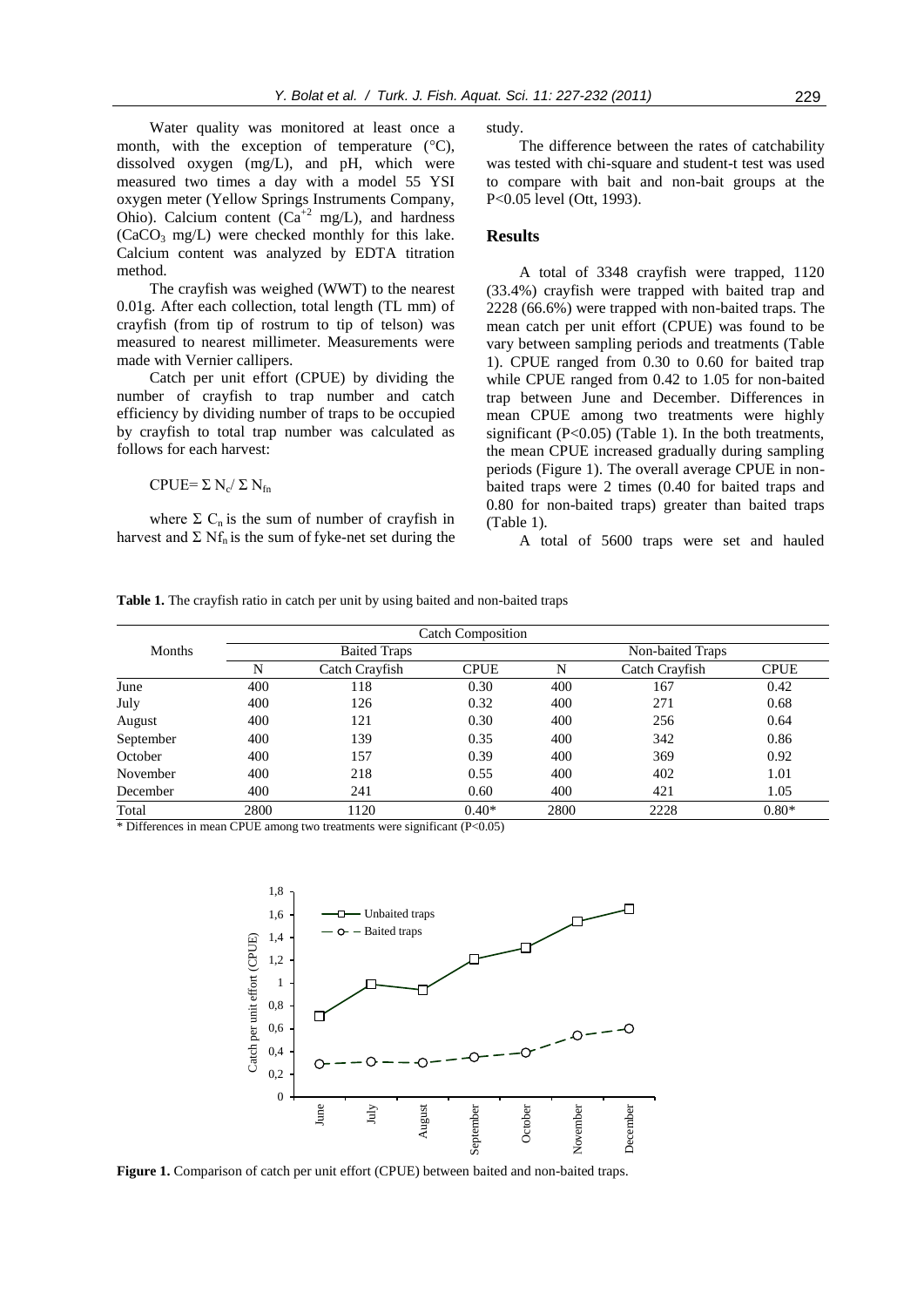throughout this study. Based on the data from the seven months, crayfish were the occupants in 33.7% of the baited traps while non-baited traps contained 69.5% crayfish. The difference between the rates of catchability was found significant  $(x^2=157.05, d.f.$ 12). There was a clear increased number of traps caught crayfish in both non-baited and baited traps from June to December (Table 2). The size of crayfish varied from 53 to 146 mm TL, and most of them were around 118 mm TL. The larger and older crayfish were obtained from non-baited traps while baited traps had smaller size crayfish. For example, the crayfish occupying non-baited traps have  $110\pm0.6$ mm TL while baited traps have 98±0.3 mm TL. No statistical difference was observed in mean TL of males (106 $\pm$ 0.5 TL mm) and females (102 $\pm$ 0.3 TL mm) crayfish occupied in both traps.

Water quality parameters in this lake was within acceptable limits for growth and development of *A. leptodactylus* (Köksal, 1988). The water temperature ranged from 8°C to 22°C (mean 18°C) during the sampling period. Dissolved oxygen was 8.7 mg/L, pH was 7.0-7.6, and calcium concentration of water was 52 mg/L. The fishermen who had fishing license and renewed their license regularly indicated that the catching effort increased rapidly 7 times between 1999 and 2003 (Table 3). 483 fishing boats and 1024 fishermen had license and total trapping effort daily was approximately 1,200,000 traps in 2001.

trapability, catchability and catch efficiency of crayfish (Abrahamsson, 1983). Mean depth has fallen from 0.5 to 1.2 m in summer in Eğirdir lake. When water level decreased, aquatic macrophyte (as a biomass) has increased significantly (Kesici, 1997). Because the temperature decrease to freezing, decomposition of plant matter begins. During the decomposition, the plant materials serve as a substrate for bacteria and attached algae that are consumed by organism that, in turn, are food for crayfish. In addition, crayfish is an important catalyst in turnover of organic matter and may reduce the effects of eutrophication (Hessen and Skurdal, 1989; Hessen *et al*., 1993). Trap catch is affected by numerous factors including water temperature, water quality, forage and feeding regime, population density and size structure, weather patterns and moon phase, trap design, trap density, number of trapping days, trapping strategy, and bait type and bait quantity (Romaire, 1995). The physiological stress associated with depressed levels of dissolved oxygen, over a period of several days decreases feeding activity and subsequent catch (Araujo and Romaire, 1989). For this reason, nonbaited traps had the occupant of (69.5%) crayfish while baited traps contained (33.7%) in fishing during 7 months. The mean CPUE's in baited traps was half of non-baited traps and statistically important. Because November is the month of mating for crayfish in this lake, CPUE's has increased gradually in both baited and non-baited traps. It is understand from the present study that the use of bait in the fykenets was not more economical than empty ones, at the same time it can affect the water quality of the lake

# **Discussions**

The density of macrophyte has affected

**Table 2.** Effectiveness of baited and non-baited traps on catchability of crayfish

|           | <b>Baited Traps</b> |     |       |      | Non-baited Traps |       |
|-----------|---------------------|-----|-------|------|------------------|-------|
| Months    | N                   | n   | $n\%$ | N    | n                | $n\%$ |
| June      | 400                 | 92  | 23    | 400  | 144              | 36    |
| July      | 400                 | 95  | 23.7  | 400  | 230              | 57.5  |
| August    | 400                 | 101 | 25.2  | 400  | 221              | 55.2  |
| September | 400                 | 122 | 30.5  | 400  | 300              | 75    |
| October   | 400                 | 138 | 34.5  | 400  | 336              | 84    |
| November  | 400                 | 194 | 48.5  | 400  | 345              | 86.2  |
| December  | 400                 | 203 | 50.7  | 400  | 371              | 92.7  |
| Total     | 2800                | 945 | 33.7  | 2800 | 1947             | 69.5  |

N: number of traps set each sampling date.

n: number of traps to be occupied by crayfish

**Table 3.** The progress in fishing potential after crayfish catching was released in 1999

| Years | Fishermen | <b>Fishing Boats</b> | <b>Total Traps</b> | Yield (Ton) |
|-------|-----------|----------------------|--------------------|-------------|
| 1999  | 115       | 105                  | 260,000            | 128         |
| 2000  | 290       | 274                  | 725.000            | 358         |
| 2001  | 1024      | 483                  | .200.000           | 786         |
| 2002  | 1024      | 483                  | .600.000           | 274         |
| 2003  | 1024      | 483                  | .800.000           | 581         |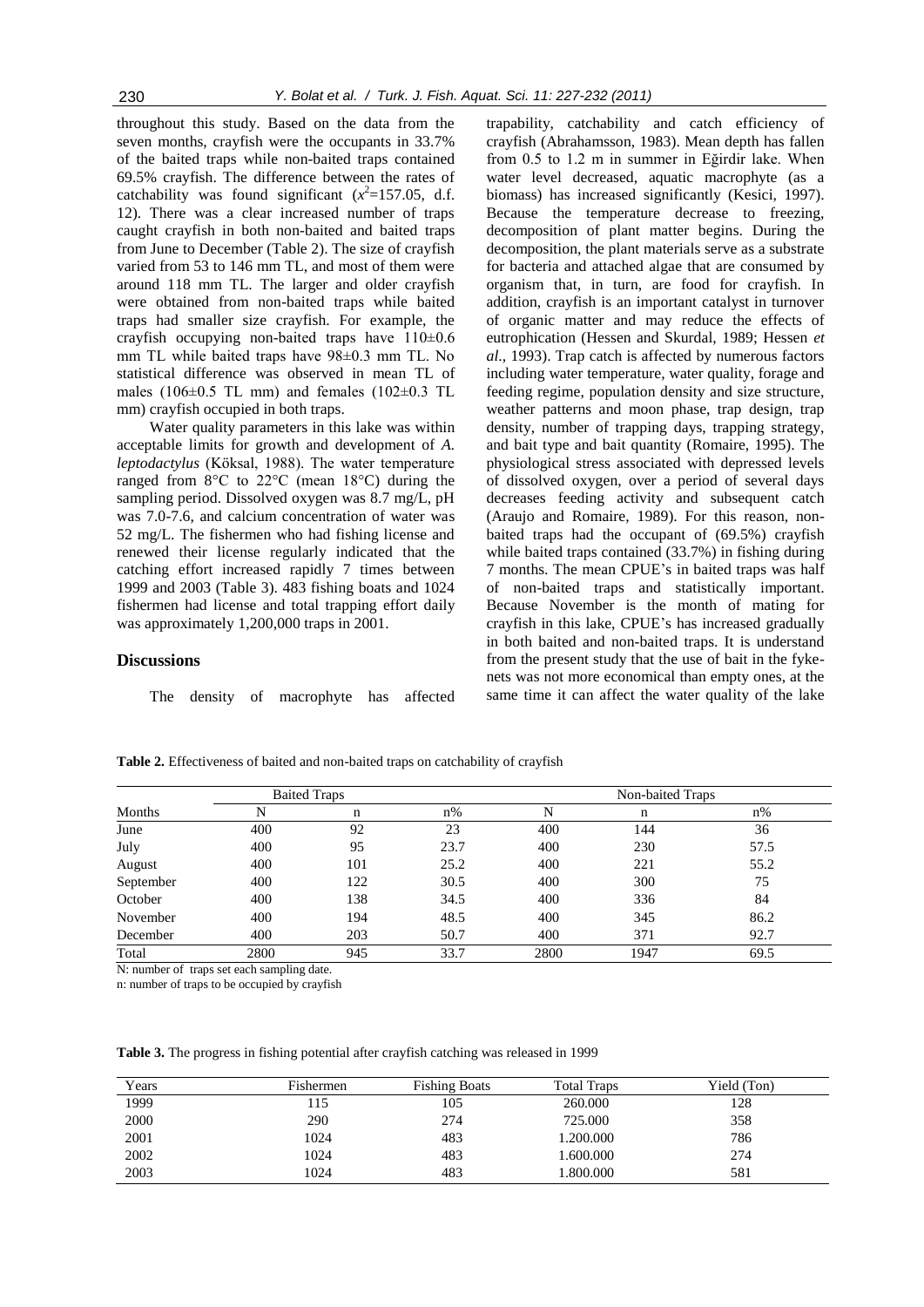negatively. According to Balık *et al*. (2002), 45.6 t bread, 38.6 t potato, 48.2 t apple and 145 t prussian carp were used as bait in 2001. Most of these baits had been decomposed in water, and the water quality had been negatively affected by them. The water quality of this lake is more important than fishery for the people who live in that region. But, there is a common view among the fishermen and other authors (Romaire, 1995; Balık *et al*., 2003) that the crayfish are not caught with fyke-nets without bait. This study results contrary of previous study results.

The traps were set randomly along the shoreline at intervals of approximately 3 m, and at 7 to 10 m depths, for each sampling session. Fish and crayfish receive a strong chemical food signal. Avoidance behaviour has been demonstrated by crayfish in the presence of a predatory fish (Stein, 1977; Appelberg and Odelstrom, 1988). Visual (Bruski and Dunham, 1987) as well as chemical (Hazlett, 1985) stimuli are involved. Blake and Hart (1993) indicated that the scent of the predator elicited avoidance behaviour in signal crayfish, *Pacifastacus leniusculus*. Crayfish respond to fish carrion odour, reflecting the importance of olfaction in crayfish foraging strategy (Willmann *et al*., 1994). It is indicated that crayfish were eager to feed on the flesh of a predatory fish only if frozen or after a few decay, probably because the freshly killed fish presented alarm stimuli. In this study, we found fish and crayfish co-occurring in baited traps. It could be explain to catch differences between baited and non-baited traps. At that time crayfish used non-baited traps as a shelter by increased refuge to avoid to fish. As a result, traps without baits catch more crayfish.

Another explanation for the great differences in catch may be mesh size selection for harvested crayfish is the most important factor that effect fishing. In Eğirdir Lake, 34 mm mesh size nets were used dominantly. The smaller mesh traps retain a smaller crayfish, thus reducing the average fishing size. The larger and older crayfish were obtained from non-baited traps while baited traps had smaller size crayfish. But, our results indicate that no statistical difference was observed in mean TL of males  $(106\pm0.5$  TL mm) and females  $(102\pm0.3$  TL mm) crayfish, which they occupied in both traps. This situation may be due to population or fishing season. Abrahamsson (1983) indicated that males and females had different trapability and also varies to season. In addition, the size of crayfish catch is correlated with the time traps remain in the water. The shorter the trap set, the higher the number of small crayfish caught. Intense trapping efforts usually increase overall yields, but can decrease the average size by temporarily decreasing the density of larger crayfish and removing crayfish before they have sufficient time to grow to larger sizes (Pfister and Romaire, 1983). In our study, we observed that bait has been consumed or the attractants in the bait have been leached, crayfish begin to leave traps and escaping is easier for long time period.

Some other factors have been affecting crayfish fishing due to water conditions, cannibalism, predation, food availability and food quality, population density, genetic influences, or diseases (Kutka *et al*., 1992; Rach and Bills, 1987). Generally, harvest is conducted by using traps, but seining has also been used in some region. Each trap is baited with one piece or different bait types (Kutka *et al*., 1992). The highest yield of crayfish has been obtained in October and November in Lake Eğirdir (Bolat and Aksoylar, 1997). Crayfish are relatively inactive in summer time (June and August) because of molting (Figure 1). *A. leptodactylus* is active and feeds during the night (Mackevicience *et al*., 1999). While the crayfish are fed during the night, predator fish are fed in the day time in this lake. But, shoreline of Eğirdir Lake has macrophytes, which are provided an ever better protecting against predators than without plant cover. In addition, water visibility in summer was very poor in this lake, which was another protecting against predators.

Crayfish in Turkey have a highly market price and fishermen obtained with a considerable additional source of income. Although maximum harvest and effort restrictions have not been implemented, overfishing has been continued. Moreover, crayfish population has nearly been collapsed and researchers as well as societies have concerned about the future of crayfish in this lake. It has been thought that ecological and economical activities will become more and more devastating in Lake Eğirdir.

To conclude, it is not favourable to use bait in traps for crayfish catching scientifically, but it can be favourable to select the most effective bait to get more harvest in the next. The number of crayfish declines significantly if the trap is not emptied in 24 h, due to escapes. That is why the size of crayfish caught is correlated with the time during which traps remained in water. The shorter the trap set, the higher the number of small crayfish caught.

## **Acknowledgements**

The authors would like to thank Dr. Abdullah Diler and Mrs. Filiz Bolat for reviews of early drafts of the manuscript.

#### **References**

- Abrahamsson, S. 1983. Trapability, locomotion and diet pattern of activity of the crayfish *Astacus astacus* and *Pacifastacus leniusculus* Dana. Freshwater Crayfish, 5: 239-253.
- Altınkale, S. 2001. Hydrogeochemistry and isotope geochemistry comparison of Lakes Eğirdir and Burdur. MSc thesis, Isparta: University of Suleyman Demirel, Instutitue of Science, 68 pp.
- Anonymous. 1990. Determination of stock in Egirdir Lake. Project coded TUBITAK DEB-ÇAG 97/G., Ankara, 116 pp.